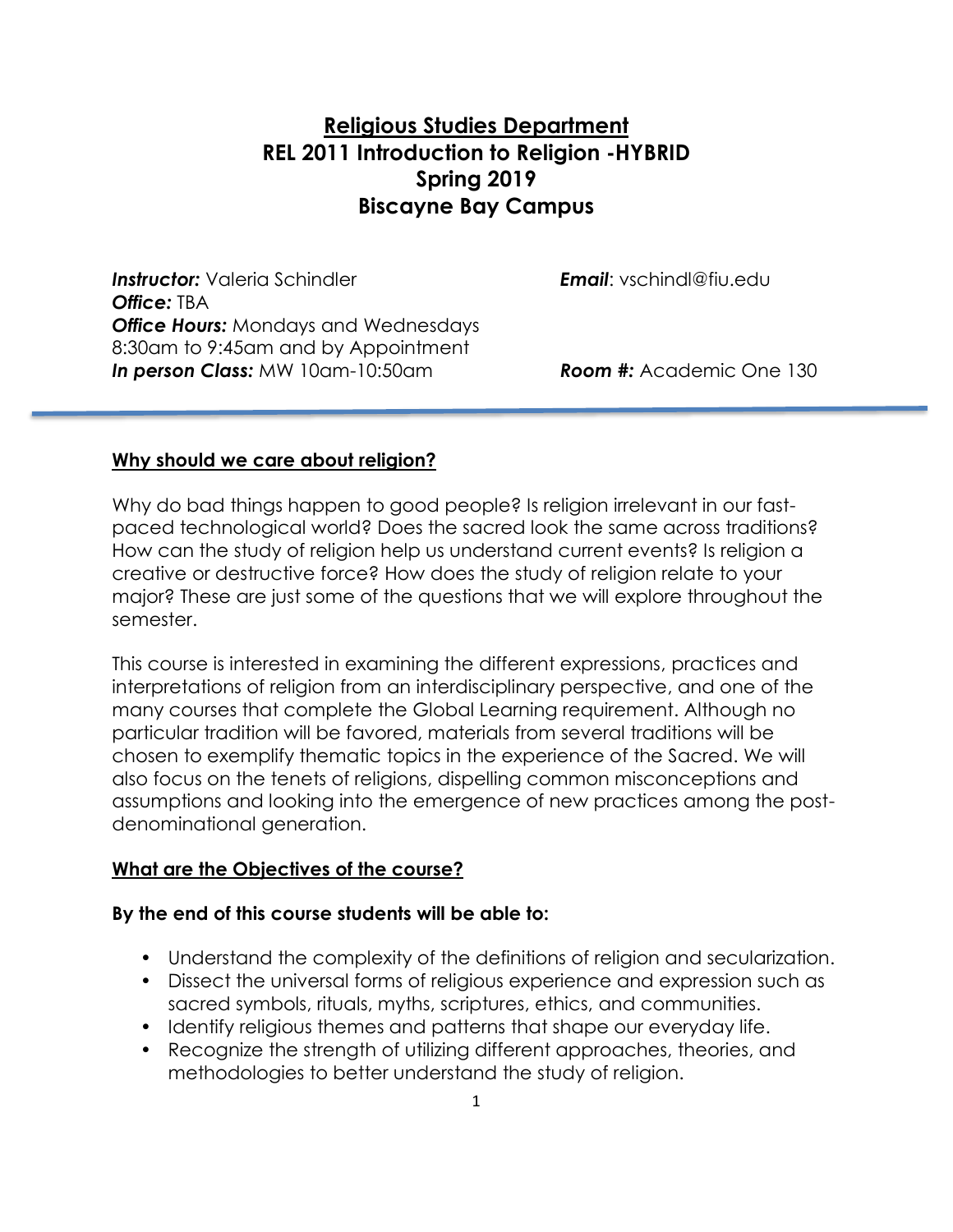- Evaluate the interrelationship between the student's own and other's religious views in order to avoid uninformed assumptions.
- Develop college-level academic writing and communication skills.
- Better understand how an individual's identity and outlook are shaped by religious influences.
- Reflect upon and enhance student's potential for moral agency and compassion.
- Acquire appreciation for the dynamic dialogue between insider and outsider perspectives.

## **What is important to learn as a global citizen? What about University Requirements for the Global Learning Objectives?**

1. *Global Awareness*: Students will be able to demonstrate knowledge of the interrelatedness of local, global, international, and intercultural issues, trends, and systems.

**Course Learning Outcome**: Students will demonstrate knowledge of the interrelated dynamics (social-cultural, political, economic, etc.) that shape the actions of multiple figures in diverse cultural contexts. 2. *Global Perspectives*: Students will be able to develop a multiperspective analysis of local, global, international, and intercultural problems.

**Course Learning Outcome**: Students will be able to analyze the multiple causal forces that shape the perspectives of historical individuals/persons — economic, political, sociological, technological, cultural, etc.

3*. Global Engagement*: Students will be able to demonstrate a willingness to engage in local, global, international, and intercultural problem solving. **Course Learning Outcome**: Students will demonstrate a willingness to engage in negotiation regarding actions of global import within the context of the class simulation.

## **How does a hybrid course work?**

We will spend 50% of the time dedicated to the course in person, engaging in learning, clarifying concepts, debating, working in groups, and discussing and developing each of the concepts covered in the course.

The other 50% of the time takes place outside the class, whether it is writing papers, watching videos, reading articles, and providing opinions on different topics. My responsibility is to provide you with lots of material and activities for you to apply and put into practice the concepts learned in class and from the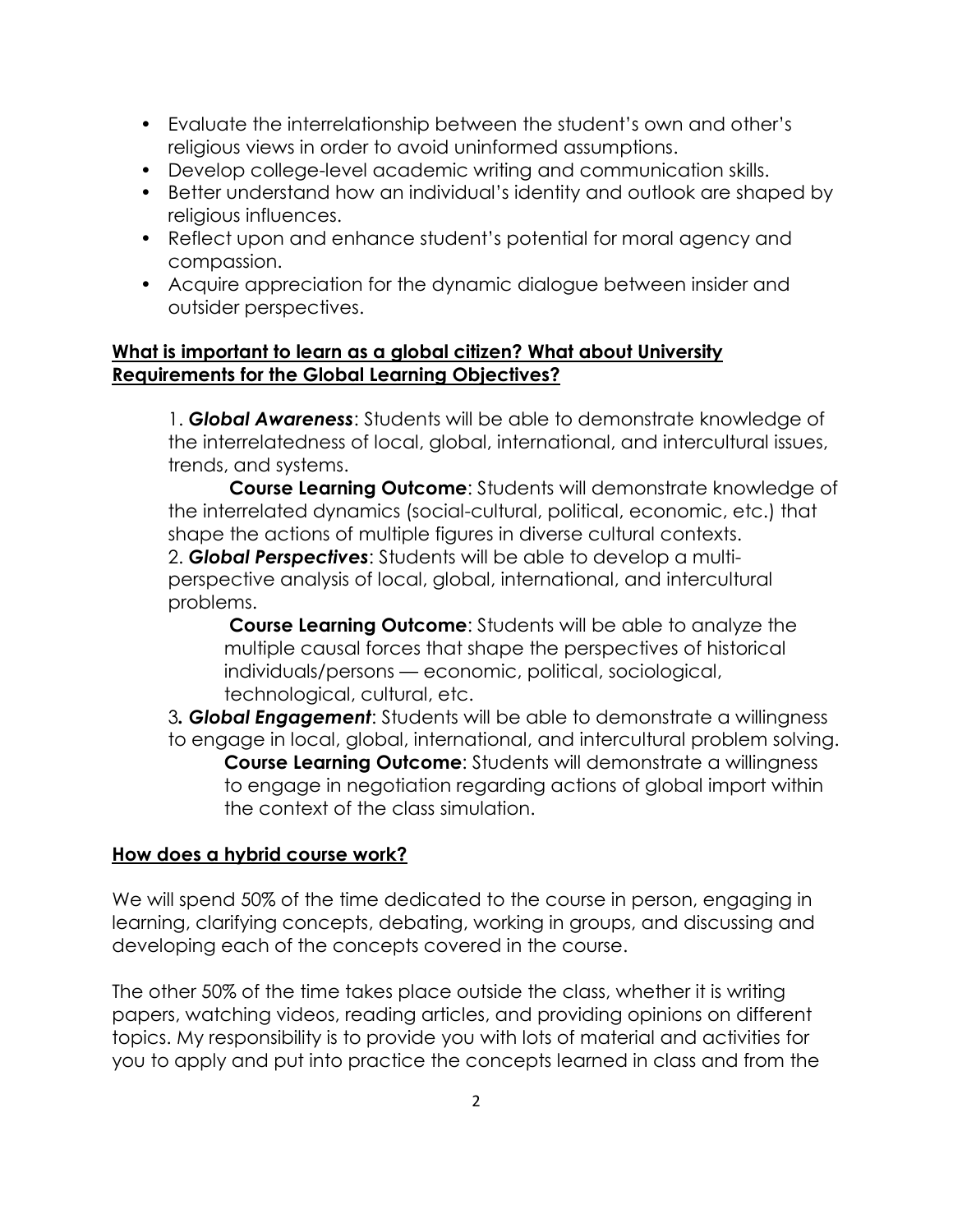readings. Your responsibility is to read the textbook and complete the assignments in a timely manner. This will enable us using the time in class to look at different examples and current events that correlate to the concepts we are learning in class.

#### **What will help us answer the questions posed in our course?**



Anatomy of the Sacred: An Introduction to Religion 6th ed., by James C. Livingston [Prentice Hall] ISBN-10: 013600380X

• *Required Text: this is the mandatory book for the class, but feel free to read as many articles related to the class as you want and share them with the rest of the class.*

#### **How will you and I evaluate your progress?**

- *Six 10-questions quizzes –*from which the lowest score will be dropped. The quizzes will be available for 24 hours on Canvas (please consult the calendar for dates) and students will have 10 minutes to complete each quiz. Quizzes will be on the reading material and class lectures. (15% of final grade)
- *Midterm and Final Exams.*
	- *Midterm:* will cover the first half of the semester and will include 50 multiple choice and true and false questions. Students will have 55 minutes to complete it. (15% of Final Grade)
	- *Final:* will cover from second half of the semester and will include multiple choice, and true and false questions. Students will have 55 minutes to complete it. (15% of final grade)
- *A 1000-***1500 words opinion paper on globalization and religion.** Is globalization "contaminating" religion? Students will have to read the article on globalization posted on Canvas use the arguments that appeal them the most to build their opinion on the topic. Detailed information is provided on Canvas. (10% of final grade)
- *A 1500-2000-words essay*. "*Experiencing religion around me."*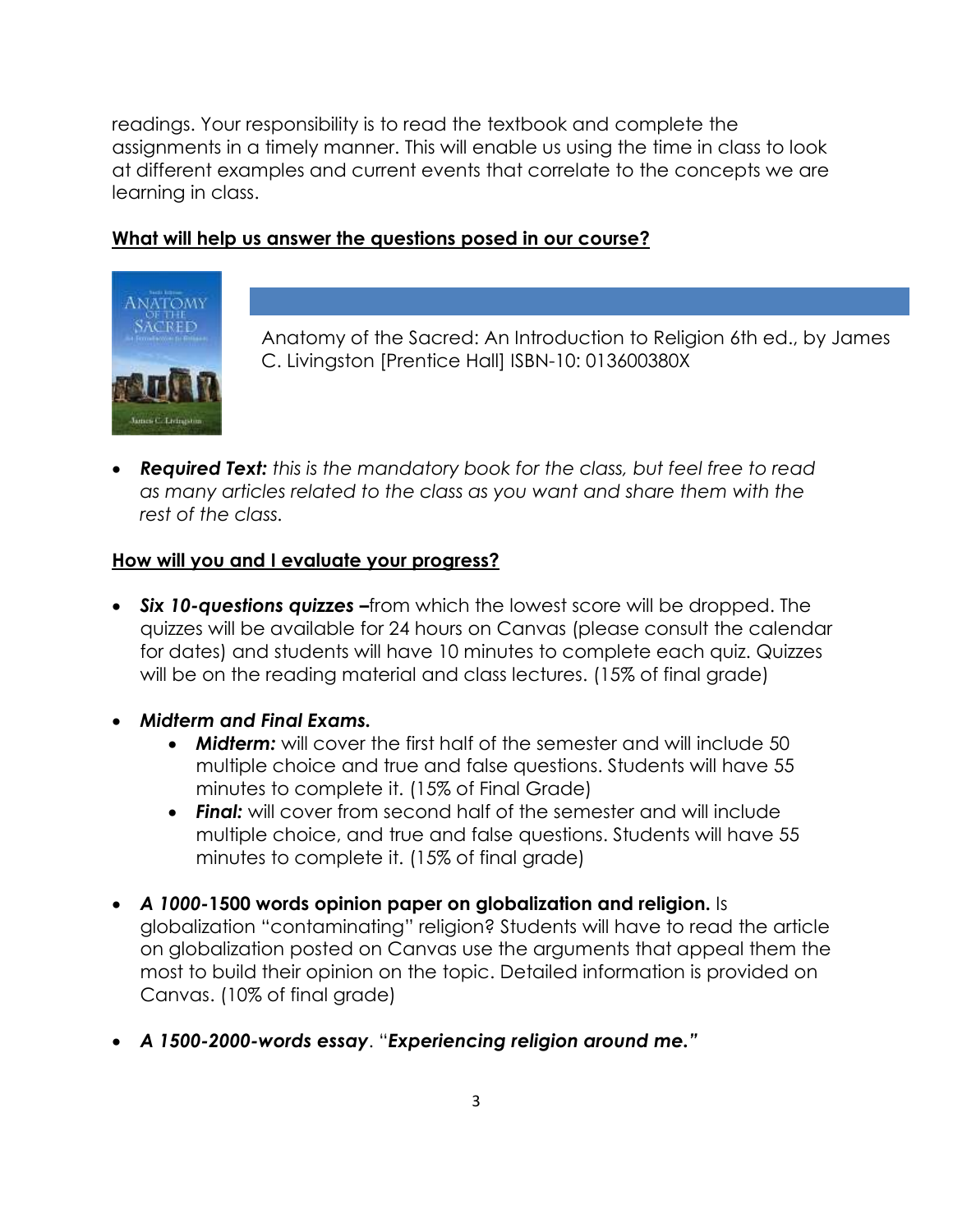In this assignment students will be required to keep a journal for 5 days and then write a reflection paper stating how religion appears in their every-day life. Students need to submit both the journal and the reflection paper. Detailed information is provided on Canvas. (15% of final grade)

Your grade on both of the essays will consist of three parts: **Content and Argument** (40% of grade), **Organization, Structure, and Research** (30% of grade), and **Style and Grammar** (30% of grade).

- **Content and Argument** refers to how well you logically build your case and follow the FIRES model (Facts, Incidents, Reasoning/Rationale, Examples, and Statistics). FIRES makes for a more interesting paper in which you back up your points with specific examples and facts.
- **Organization, Structure and Research** refers to solid introduction (with thesis statement), building of argument and points, and finishing with a sound conclusion.
- **Style and Grammar** refers to how well you write: grammar, sentence structure, word usage, including use of interesting and varied words and phrasing.
- **Online activities:** Every week (unless indicated otherwise in the class calendar) you will have to submit an activity and earn points, a total of 100 for all activities. Each activity will become available under "Assignments or the corresponding module at the beginning of the day on Friday each week and is due at midnight on the Wednesday after, after which the link for the assignment will no longer be available*.* All the due dates are listed on the course's calendar Points will be deducted for poor grammar or typos. (15% of final grade).
- **Attendance and participation:** Attendance to in person class is mandatory, and students are expected to engage in class discussion, after all, we are only meeting half of the time in person. Missing more than 4 classes in the semester will result on losing 80 points for the total of 100 for attendance and participation, the rest will be based on your online reflection participation. **Online reflection:** When covering each chapter of the book, you will have to submit a reflection via Canvas and a response to someone else's reflection. Make sure you read the instructions on the discussion board, because sometimes I will ask a question that needs to be answered in the discussion. Engagement in discussion boards on Canvas is important and will count towards your grade for attendance and participation. (15% of final grade)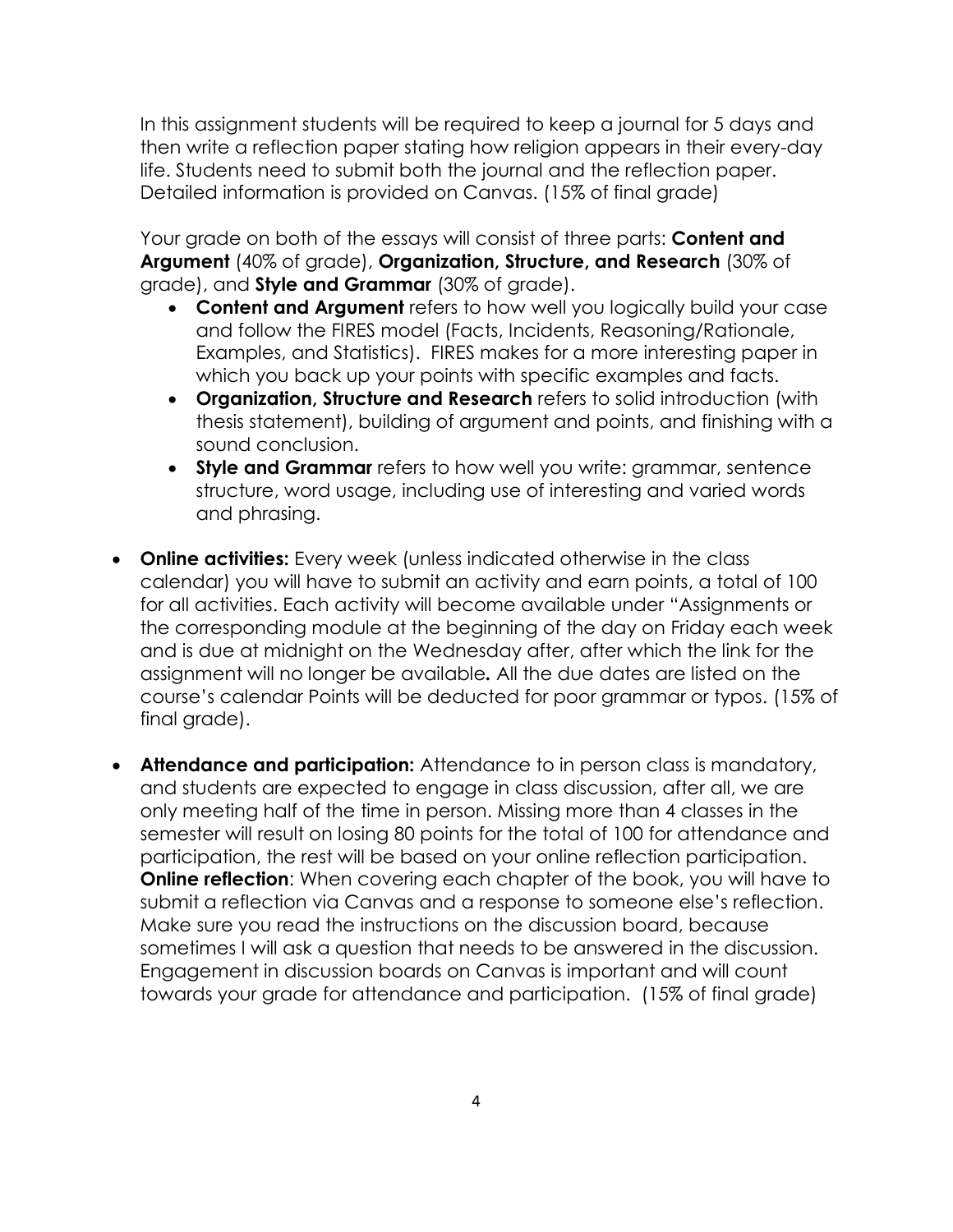| <b>Item</b>                                             | $%$ of |
|---------------------------------------------------------|--------|
|                                                         | grade  |
| <b>Quizzes</b>                                          | 15%    |
| Midterm                                                 | 15%    |
| <b>Final</b>                                            | 15%    |
| <b>Essay on Globalization</b>                           | 10%    |
| <b>Reflection Essay based on Journal</b>                | 15%    |
| <b>Online Activities</b>                                | 15%    |
| <b>Attendance, Participation, and Online Reflection</b> | 15%    |
| Total                                                   | 100%   |

| <b>Letter Grade</b> | Range        | <b>Letter Grade</b> | Range     |
|---------------------|--------------|---------------------|-----------|
| Ē                   | 93 and Above | C+                  | 76-79     |
| А-                  | 90-92        |                     | $70 - 75$ |
| $B+$                | 87-89        | D                   | 60-69     |
|                     | 83-86        |                     | Below 60  |
| <b>B-</b>           | 80-82        |                     |           |

**A**'s are awarded to exceptional work in class and assignments

**B**'s are awarded for good to very good work.

**C**'s are awarded for average to above average work.

**D**'s are awarded for barely passing with below average work.

**F**'s are awarded for unacceptable work.

#### **How will you succeed in this course?**

- **Attending and participating in class**: Be ready to be an active learner and participate in class discussions and activities. In order to maximize your learning experience, I ask you that you refrain from using your phone in class or using your computer for other things than taking notes. We will sometimes use the computer or phone for activities, so have them handy.
- **Complete the assigned reading before coming to class:** If you know the material, you will be able to actively participate.
- **Check Canvas at least 5 times a week**. There are many things to do there, such as submitting assignments and participate in discussions, so be active. I will be monitoring your participation. To log into Canvas go to [www.canvas.fiu.edu](http://www.canvas.fiu.edu/) and use your Panthersoft credentials.
- **Submit essays on time.** There will be 2 points taken off your final grade for the essay per late day, up to 16 points total. If students don't submit the essay by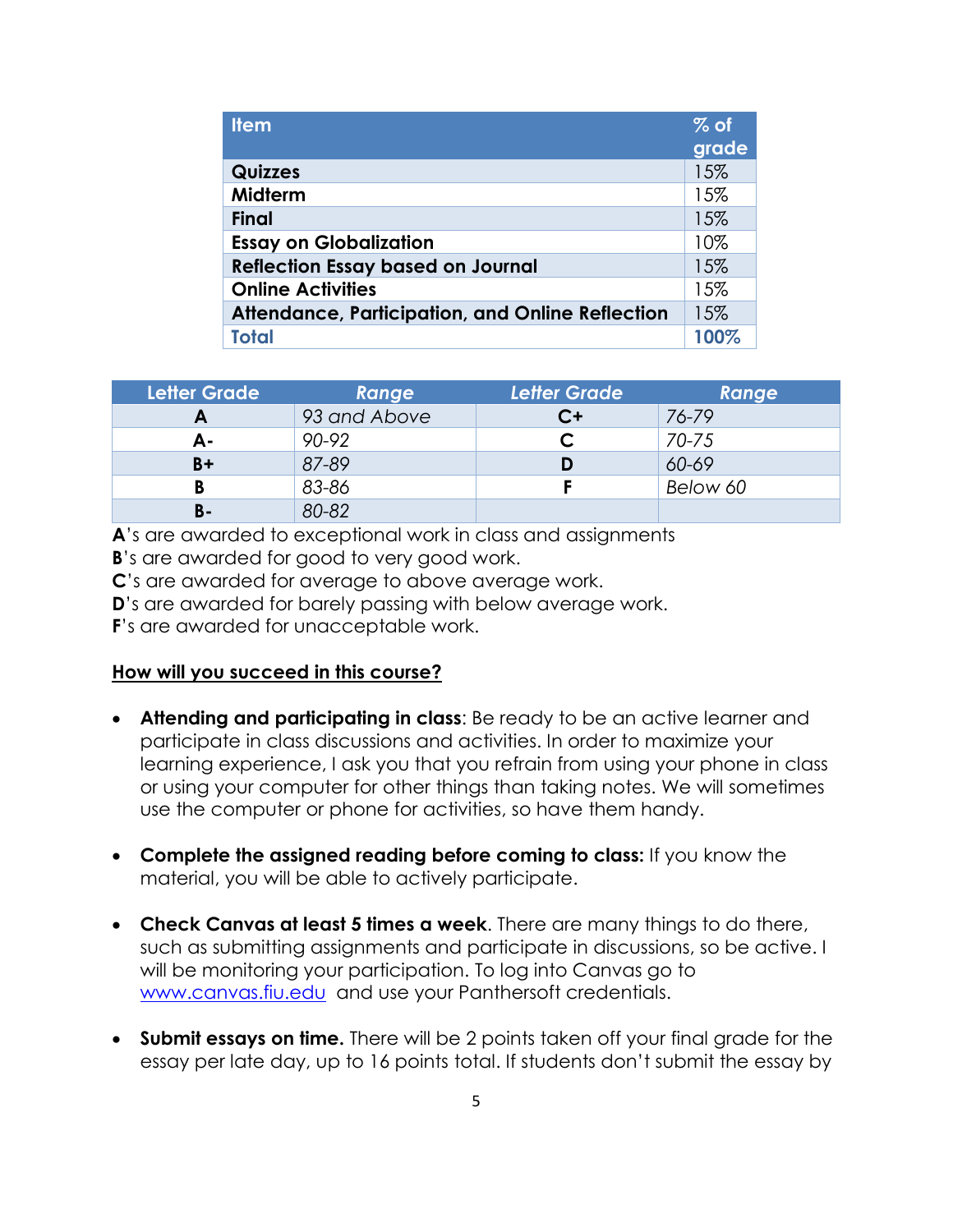the latest for submission date marked on the calendar, the essay won't be graded and students will receive a zero grade.

- **Submit online activities on time**: Remember the link disappears at 11:59pm on its due date, which is always a Wednesday, so make sure you complete the activity before the deadline, otherwise you will not receive any points for it.
- **Take Quizzes and tests on time:** If you miss a quiz, you will lose the points the quiz is worth. And I understand things happen, so if you let me know in advanced you won't be able to take a quiz, I will re-schedule it for you. However, there will be no make-up dates for the final exam.
- *Extra Credit.* Sometimes some students may need an extra help, and it usually involves attending a special lecture and writing a summary and analysis. The essay could be worth up to 3 extra credit points to be added to the final grade. A maximum of 6 extra credit points could be awarded. Please refer to the list of events provided on Canvas.
- **Using FIU's resources to help you.** Click on the links below to access information
	- [Center for Excellence in Writing](https://writingcenter.fiu.edu/)**:** To help you draft, revise, or polish any written work.
	- [Center for Academic Success:](http://undergrad.fiu.edu/cas/) To help you with reading skills, study techniques, and grammar.
- **Be open minded and have fun!**

## **What are the school policies for this course?**

*This is a Gordon Rule* course and you must attain at least a C to receive any credit as a Gordon rule course. Under the Gordon Rule, FIU requires that student papers: 1) have a clear thesis or controlling idea; 2) have a thesis supported with adequate reasons and evidence; 3) be organized clearly and logically; 4) show sustained analysis and critical thought; 5) show knowledge of conventions of standard written English; and 6) show awareness of disciplinary conventions in regard to content, style, form, and delivery method.

**Plagiarism:** Plagiarism is the theft of intellectual property of others, including their ideas, concepts, and words. Plagiarism will not be tolerated in this course. Please visit *<http://www.fiu.edu/~oabp/misconductweb/2codeofacainteg.htm>*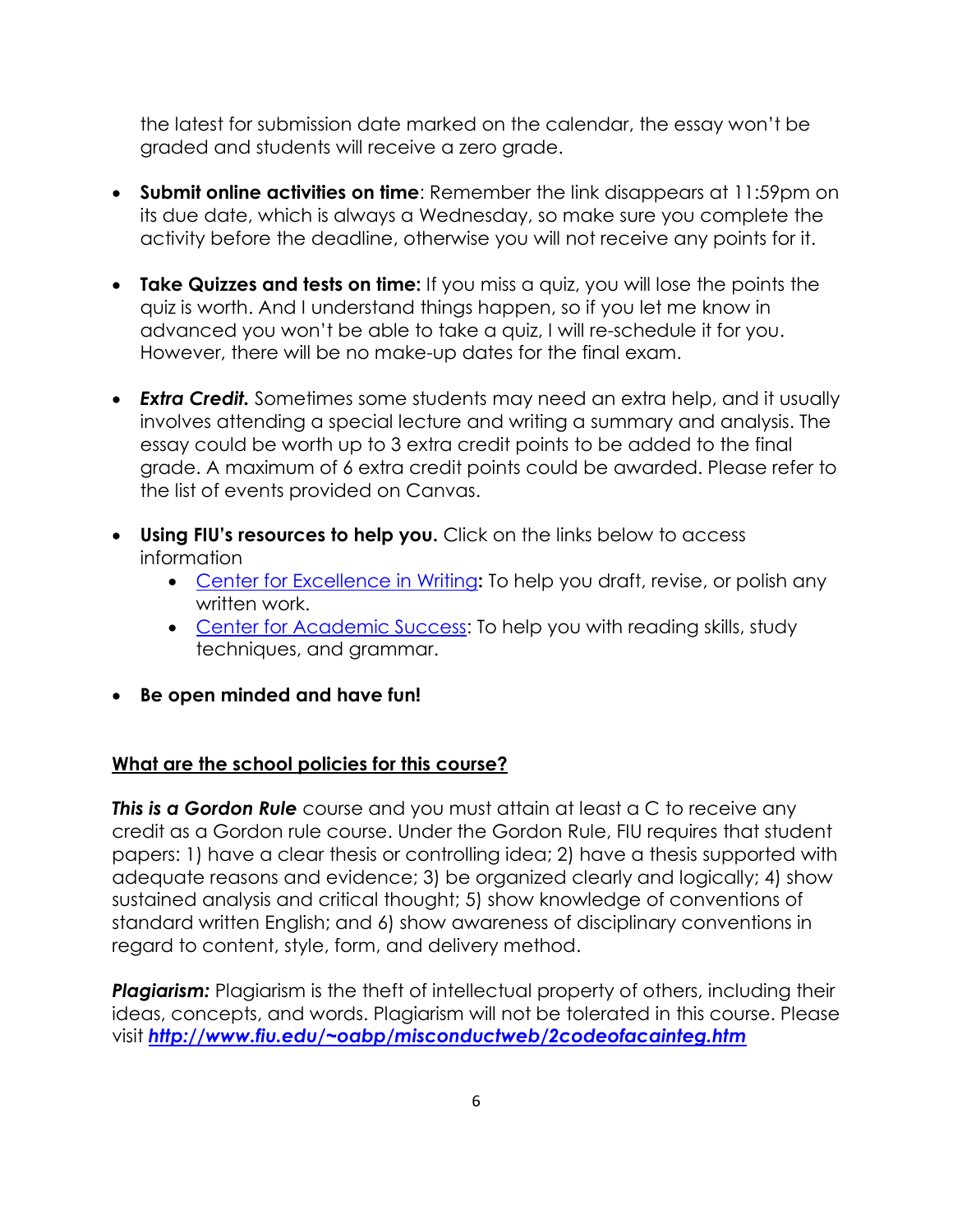The expectation is that students will submit their own original work. Previously Submitted Coursework will not be admitted.

To clarify what constitutes plagiarism for this university. Offenders will receive an "F" on the paper.

Some examples of plagiarism are:

- Papers acquired online or from other sources that were not produced by the student that have submitted them.
- Copying material and ideas from other sources without attribution.
- Using other students' work.

**Behavioral Misconduct:** Any student who is subject to sexual harassment, stalking, or physical or verbal abuse should immediately speak to the instructor. The university has policies to protect students in these instances and the instructor will immediately refer the student to the appropriate program or resource. Remember, this is a course in which different ideas are welcomed, even if they do not agree with our own notions.

**Students with Disabilities:** Students with disabilities, as defined by law, have the right to receive needed accommodations if their disabilities make it difficult to perform academic tasks in the usual way or in the allotted time frame. However, in order to receive accommodation, students with disabilities must register with Disability Resource Center. This office will keep the student's written request, notify a faculty member who has a student with a disability enrolled in his/her class, and indicate what kinds of arrangements must be made.

**Religious Holidays:** By university policy, students must notify the instructor at least two weeks in advance that he/she wishes to observe a religious holyday. The student will be excused from class without penalty, but will still be responsible for the material studied in the class.

For University's deadlines, please refer to [http://onestop.fiu.edu/academic](http://onestop.fiu.edu/academic-calendar/)[calendar/](http://onestop.fiu.edu/academic-calendar/)

*Important Note: This syllabus is a contract and can be amended determined by the demands of the course. It outlines everything you need to know for this course. Please make sure you have read it carefully.*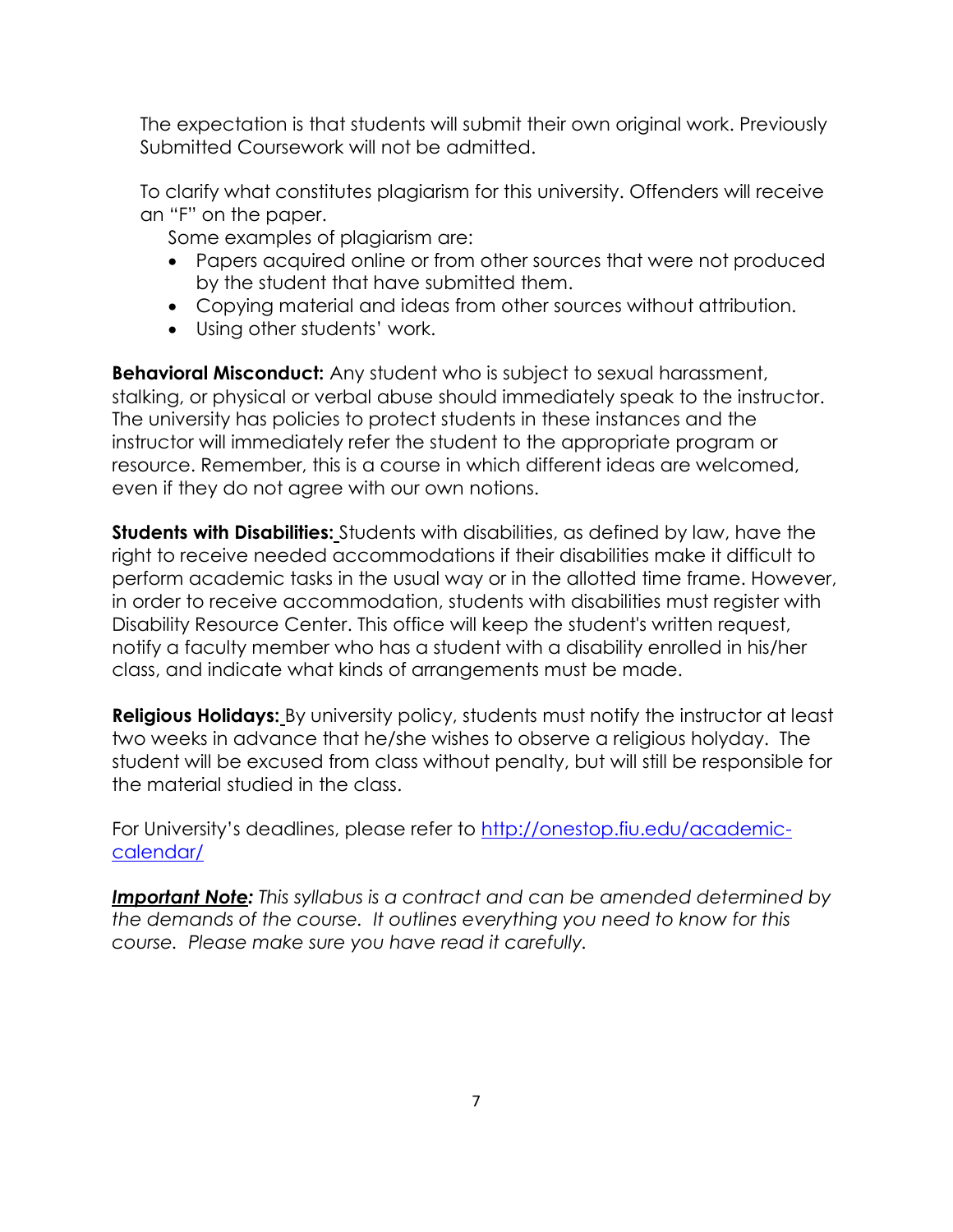## **REL 2011: Religion: analysis and interpretation SPRING 2019 Course Outline and Calendar**

• *NOTE:* Readings must be completed *prior to* the class for which they are assigned.

| Week 1 | Welcome/Introduction                                                                                                             |
|--------|----------------------------------------------------------------------------------------------------------------------------------|
|        | <b>Reading:</b> Anatomy of the Sacred, Chapter 1 "What is Religion?"                                                             |
|        | <b>Online activities:</b> Write 5 things you need to do in order to earn an<br>"A" in this course – worth 9 points               |
| Week 2 | Reading: Anatomy of the Sacred, Chapter 2 "Ways of Studying<br>Religion" and start with Chapter 3 "The Sacred and the Holy."     |
|        | <b>Quiz #1- Chapters 1 and 2</b>                                                                                                 |
|        | <b>Online activity:</b> Read article "Opinion versus Information" and<br>answer the questions – worth 7 points                   |
| Week 3 | Reading: Anatomy of the Sacred, Chapter 3, "Symbol, Myth, and<br>Doctrine"                                                       |
|        | <b>Online activity:</b> Post a religious myth and categorize it- Worth 9<br>points                                               |
| Week 4 | Reading: Anatomy of the Sacred, Chapter 4, "Symbol, Myth, and<br>Doctrine"                                                       |
|        | Quiz #2 - Chapters 3 and 4                                                                                                       |
|        | <b>Online Activity:</b> Post a ritual. Categorize it and if it is a rite of<br>passage, mention the three stages. Worth 9 points |
| Week 5 | Reading: Anatomy of the Sacred, Chapter 5, "Sacred Ritual"                                                                       |
|        | <b>RESPONSE ON ARTICLE ON GLOBALIZATION DUE BY 11:59PM</b><br><b>ON BLACKBOARD</b>                                               |
|        | <b>Online Activity:</b> Read article on the religious Mullahs and answer<br>questions. Worth 9 points                            |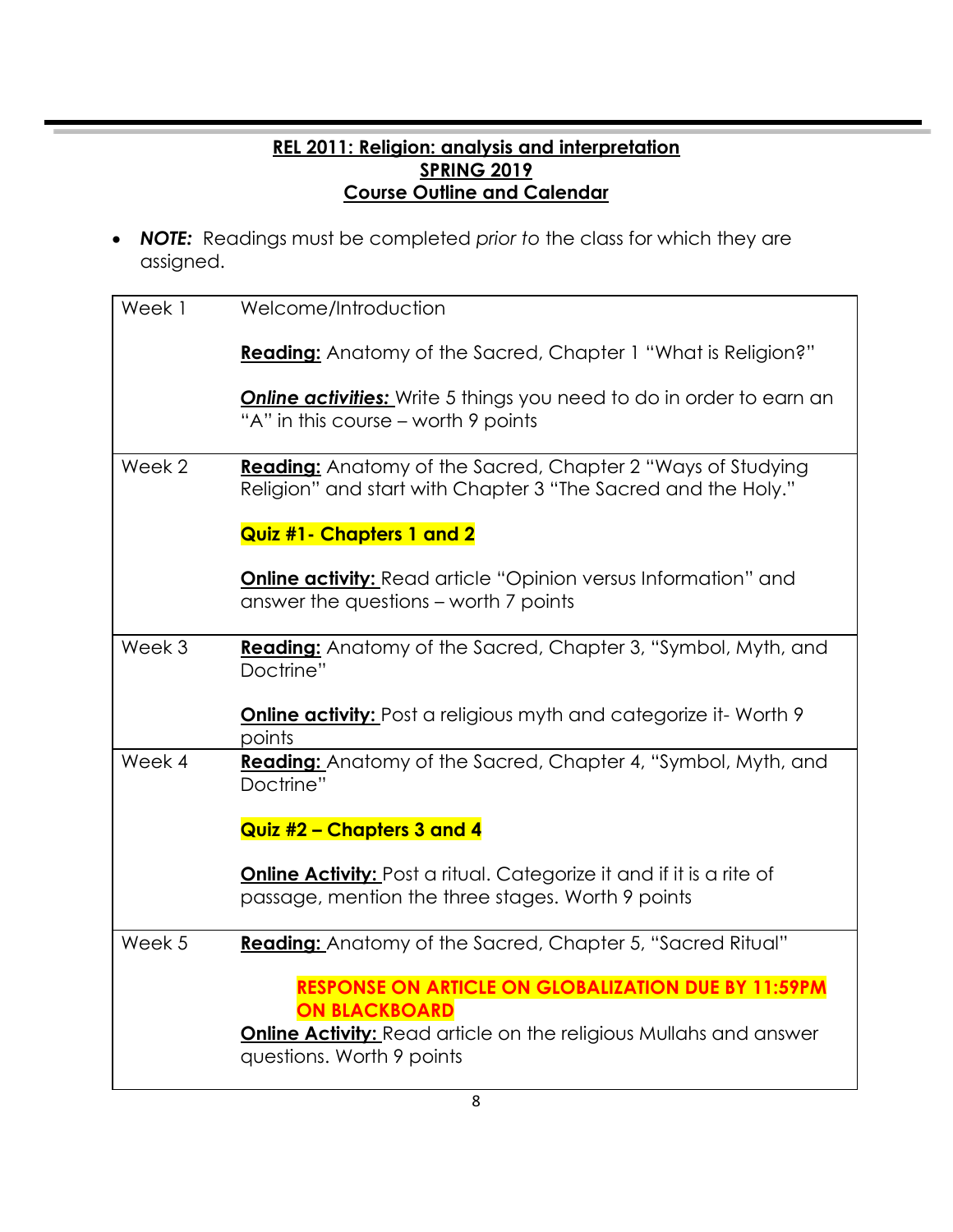| Week 6  | Reading: Anatomy of the Sacred, Chapter 6, "Sacred Scripture"                                                                                                                                                                                                                                                                                                                       |
|---------|-------------------------------------------------------------------------------------------------------------------------------------------------------------------------------------------------------------------------------------------------------------------------------------------------------------------------------------------------------------------------------------|
|         | Quiz #3 - Chapters 5 and 6                                                                                                                                                                                                                                                                                                                                                          |
|         | <b>JOURNAL DUE BY 11:59PM ON BLACKBOARD</b>                                                                                                                                                                                                                                                                                                                                         |
|         | <b>Online Activity:</b> None this week, time to study for the Midterm exam                                                                                                                                                                                                                                                                                                          |
| Week 7  | <b>Reading:</b> Anatomy of the Sacred, Chapter 7, "Society and the<br>Sacred: The Social Formations and Transformations of Religion"                                                                                                                                                                                                                                                |
|         | <b>MIDTERM</b> - up to chapter 7                                                                                                                                                                                                                                                                                                                                                    |
|         | Online activity due: - there are 2 activities this week:                                                                                                                                                                                                                                                                                                                            |
|         | 1. Midterm Review. Pick 5 questions you got wrong in the<br>midterm and explain what the correct answer is and why.<br>Make sure your answers are well justified. Worth 10 points<br>2. What's my grade so far? Look back at your grades and let<br>me know what you think your grade is so far. Write 5 things<br>you need to do in order to improve that grade. Worth 9<br>points |
| Week 8  | <b>Reading:</b> Anatomy of the Sacred, Chapter 8, Concept of the<br><b>Divine</b>                                                                                                                                                                                                                                                                                                   |
|         | <b>Online activity:</b> Watch the movie "The history of God" and answer<br>the questions. Worth 13 points.                                                                                                                                                                                                                                                                          |
| Week 9  | Reading: Anatomy of the Sacred Chapter 9 "Origins of the Natural<br>and Social Order"                                                                                                                                                                                                                                                                                               |
|         | Quiz #4 - chapters 8 and 9                                                                                                                                                                                                                                                                                                                                                          |
|         | <b>Online activity:</b> None this week. Enjoy your Spring Break!                                                                                                                                                                                                                                                                                                                    |
|         | <b>SPRING BREAK</b>                                                                                                                                                                                                                                                                                                                                                                 |
| Week 10 | <b>Reading:</b> Anatomy of the Sacred, Chapter 10, "Views of the<br>Human Problem"                                                                                                                                                                                                                                                                                                  |